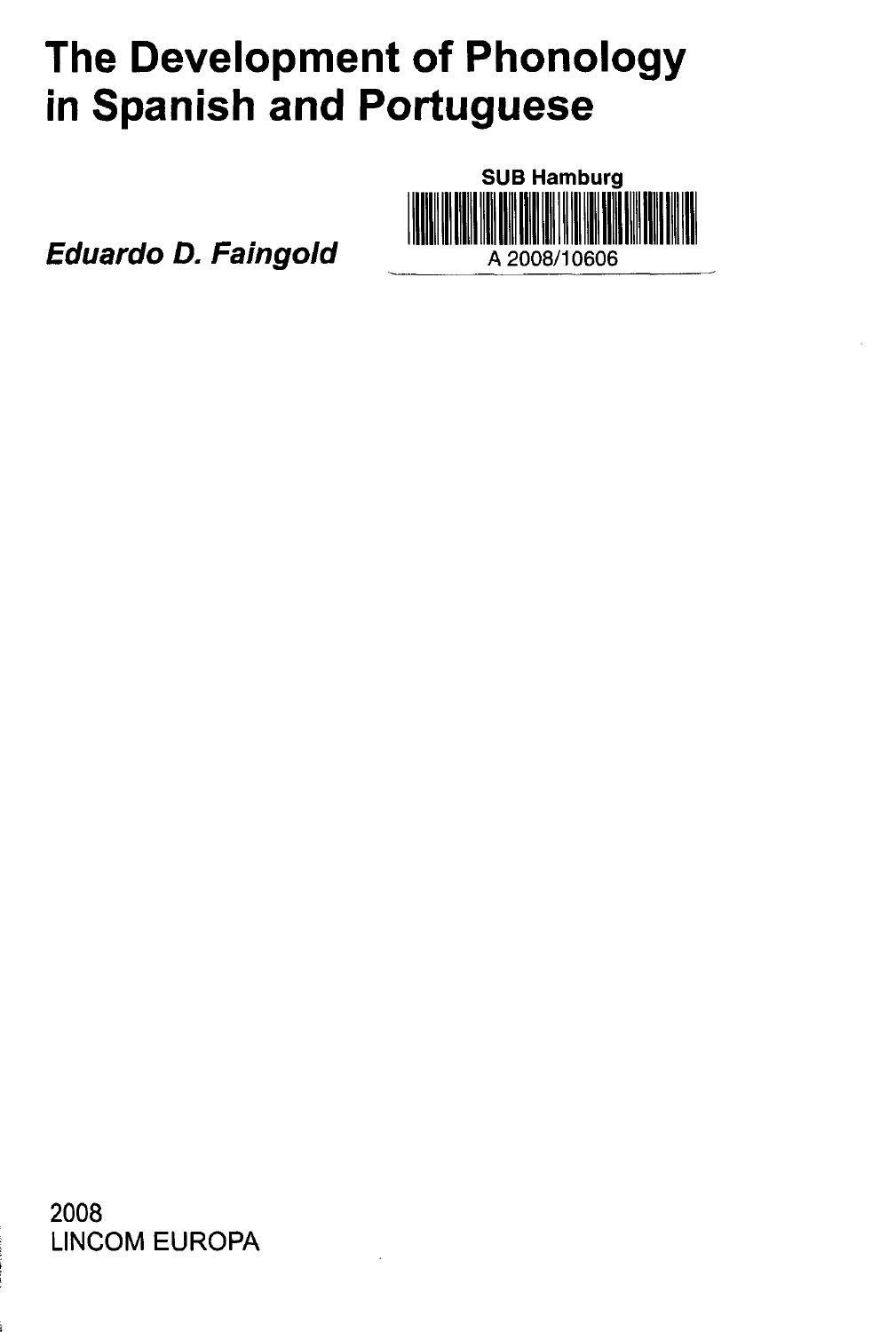## **Contents**

| Acknowledgments                                         |
|---------------------------------------------------------|
| <b>Tables</b>                                           |
| Abbreviations                                           |
| Preface                                                 |
| <b>CHAPTER 1</b>                                        |
|                                                         |
|                                                         |
|                                                         |
|                                                         |
| <b>CHAPTER 2</b>                                        |
|                                                         |
|                                                         |
|                                                         |
|                                                         |
| 2.2.3 Counterevidence to the Jakobson's and Greenberg's |
|                                                         |
|                                                         |
|                                                         |
| 2.3.2 Mechanisms of phonological development 22         |
| 2.3.2.1 Biological mechanisms of phonological           |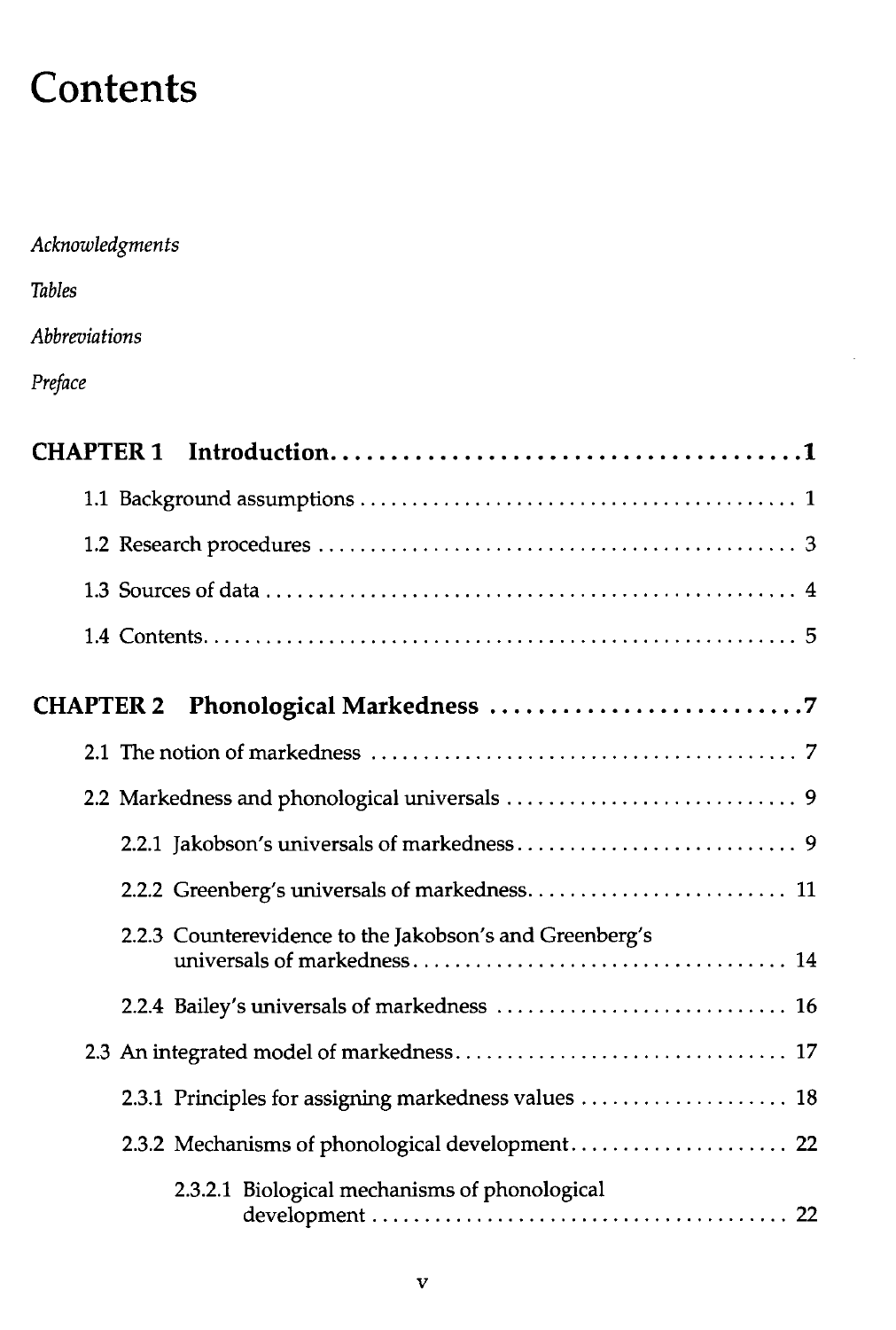## vi *Contents*

| 2.3.2.2 Sociocommunicational mechanisms of<br>r                                         |
|-----------------------------------------------------------------------------------------|
| 2.3.2.3 Naturalness in the reconstruction of                                            |
| 2.3.3 Explaining phonological development  29                                           |
|                                                                                         |
| CHAPTER 3 Spanish and Portuguese phonology  33                                          |
| 3.1 Input languages: La Plata Argentine Spanish and São                                 |
| 3.2 Source languages: Uruguayan Spanish and Southern                                    |
| 3.3 Substratum languages: Iberian Spanish and Portuguese  36                            |
| <b>CHAPTER 4</b><br>First language acquisition of Spanish<br>and Portuguese phonology39 |
|                                                                                         |
|                                                                                         |
| 4.1.1.1 Noam and his linguistic environment 40                                          |
|                                                                                         |
|                                                                                         |
|                                                                                         |
| 4.1.2.1 Nurit and her linguistic environment  41                                        |
|                                                                                         |
|                                                                                         |
| 4.2 Biological mechanisms of change in child language  41                               |
|                                                                                         |
| 4.2.1.1 Vowel and consonant acquisition 42                                              |
| 4.2.1.2 Phonological changes of stressed/unstressed                                     |

 $\hat{\boldsymbol{\beta}}$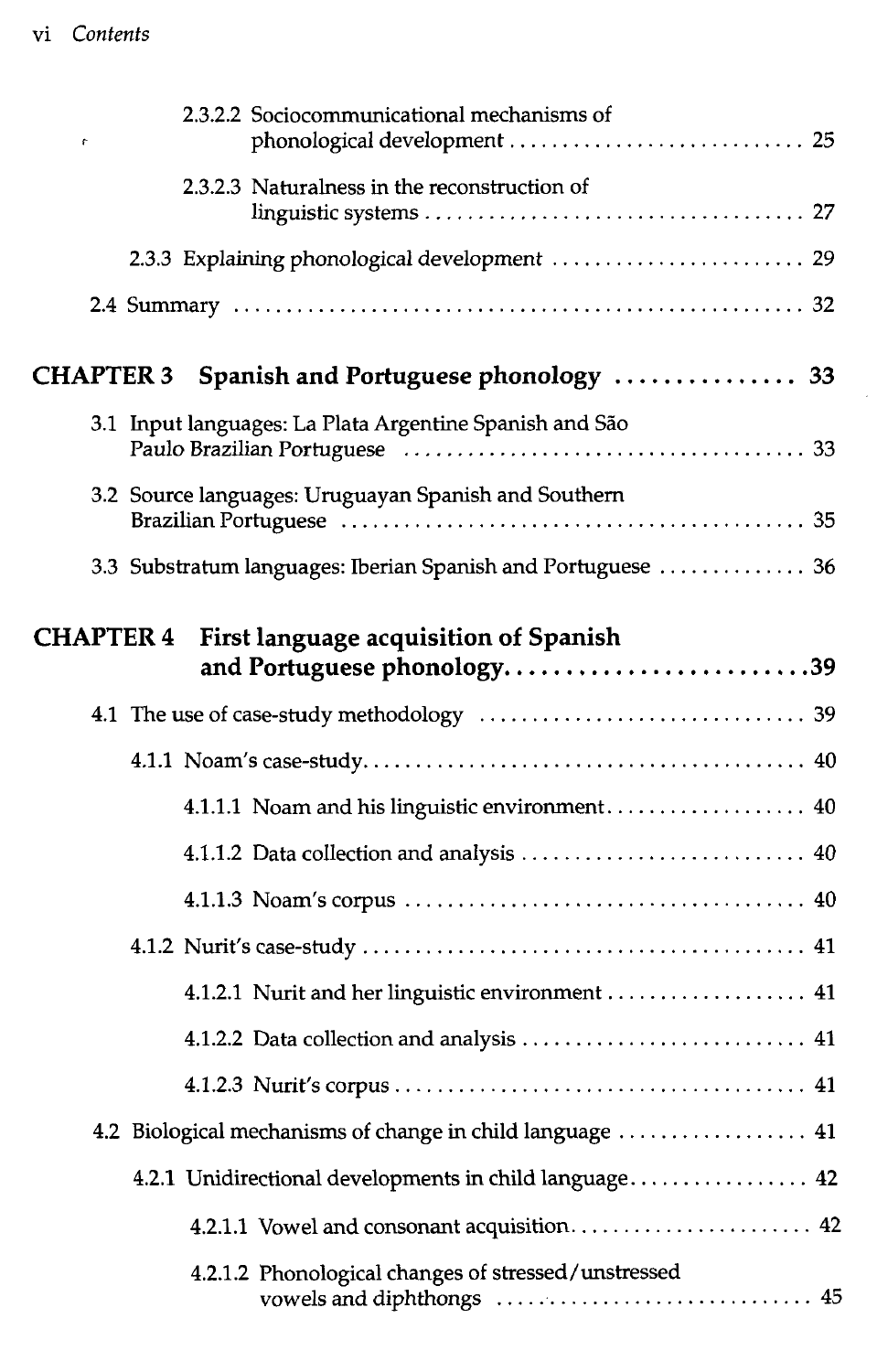|                  | 4.2.1.3 Phonological processes affecting consonants           |  |
|------------------|---------------------------------------------------------------|--|
|                  |                                                               |  |
|                  | 4.2.2 Higher-level phonetic processes in child language  55   |  |
|                  |                                                               |  |
|                  |                                                               |  |
|                  |                                                               |  |
|                  |                                                               |  |
| <b>CHAPTER 5</b> | <b>Creolization of Spanish and Portuguese</b>                 |  |
|                  |                                                               |  |
|                  |                                                               |  |
|                  |                                                               |  |
|                  |                                                               |  |
|                  |                                                               |  |
|                  |                                                               |  |
|                  |                                                               |  |
|                  |                                                               |  |
|                  | 5.4.1 Unidirectional developments in creolization  69         |  |
|                  | 5.4.1.1 Phonological changes of stressed/unstressed           |  |
|                  | 5.4.1.2 Phonological processes affecting consonants           |  |
|                  | 5.4.2 Higher-level phonological processes in creolization  80 |  |
|                  |                                                               |  |
|                  |                                                               |  |
|                  | 5.4.2.3 Prosodic restructurings and recompoundings 82         |  |
|                  |                                                               |  |